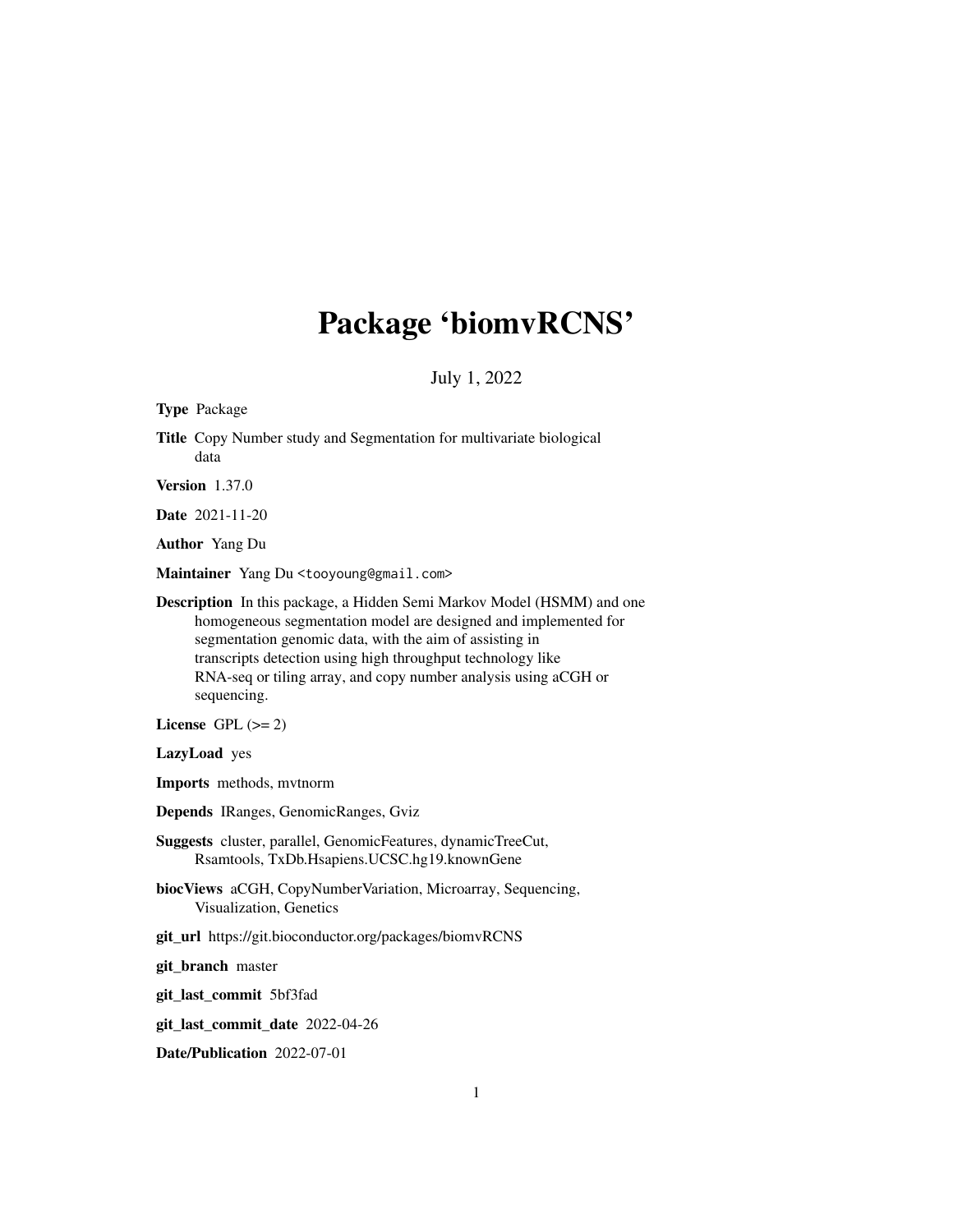# <span id="page-1-0"></span>R topics documented:

| Index | 21 |
|-------|----|

<span id="page-1-1"></span>biomvRCNS-class *Class* "biomvRCNS"

#### Description

The default object class returned by [biomvRhsmm](#page-3-1), [biomvRseg](#page-7-1) and [biomvRmgmr](#page-6-1)

#### Objects from the Class

Objects can be created by calls of the form new("biomvRCNS", ...).

#### Slots

- x: Object of class "GRanges", with range information either from real positional data or just indices, with input data matrix stored in the meta columns. Additional meta columns for the estimated states and associated probabilities for each sample will also be appended following the input data matrix when using biomvRhsmm.
- res: Object of class "GRanges" , each range represent one continuous segment identified, with sample name slot 'SAMPLE' and segment mean slot 'MEAN' stored in the meta columns param: Object of class "list", list of all parameters used in the corresponding model.

# Methods

```
plot signature(x ="biomvRCNS", y ="ANY"): ...
show signature(object = "biomvRCNS"): ...
```
#### Examples

showClass("biomvRCNS")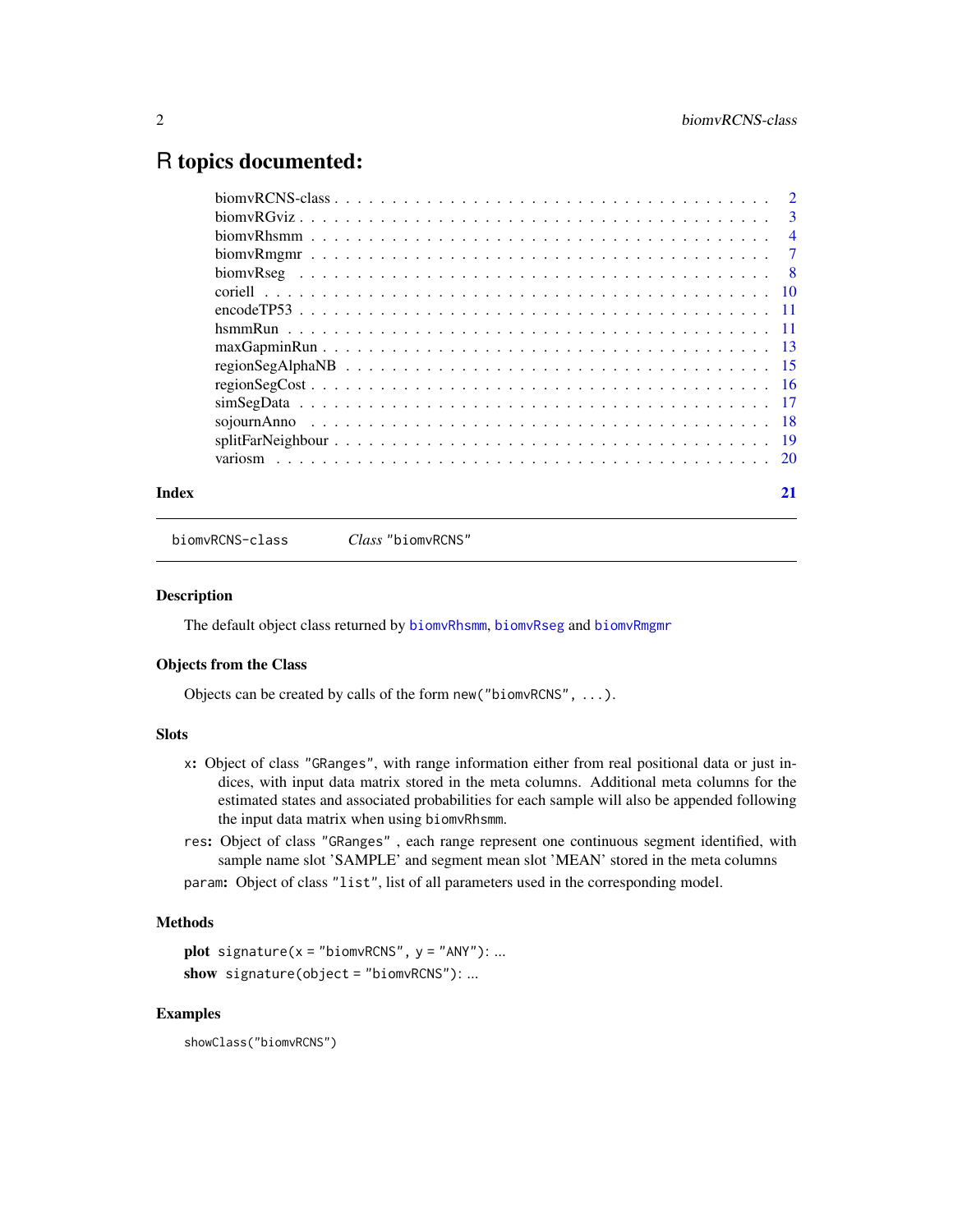<span id="page-2-0"></span>

# Description

This function could be called to plot segmentation output, together with the input signal and optional annotation. By default resulting image will be printed to file. The plot method for class [biomvRCNS-class](#page-1-1) also calls this method. See the vignette for a more complete example.

#### Usage

```
biomvRGviz(exprgr, gmgr = NULL, prange = NULL, regionID = NULL, seggr = NULL, plotstrand = "+", eps = TRU
```
# Arguments

| exprgr     | a GRanges object with one numeric column for the segmentation input signal in<br>its meta DataFrame                                                |
|------------|----------------------------------------------------------------------------------------------------------------------------------------------------|
| gmgr       | an optional GRanges object for the annotation, which must have one column<br>named 'TYPE' in its meta DataFrame                                    |
| prange     | an optional vector defining the scope of the plot, the first 3 elements must be<br>formatted as c('seqname', 'start_position', 'end_position')     |
| regionID   | a character for the name of the plotted region or gene name or other identifier,<br>will be used in the title of the plot and the output file name |
| seggr      | a GRanges object for the segmentation output, which must have one column<br>named 'STATE' in its meta DataFrame                                    |
| plotstrand | select which strand to plot, possible values are '+', '-', '*'                                                                                     |
| eps        | whether to output EPS file using postscript, if FALSE then PDF files for each<br>sequence will be generated to the current working folder.         |
| tofile     | whether to output graphics file, if FALSE then will plot on the active device and<br>have the trackList returned.                                  |
|            | other arguments for plot, like main, ylab, cex, or height and width for graphic<br>device.                                                         |

#### Details

See the vignette for more details and examples.

# Value

Plot graph on the active device or output to EPS/PDF file.

# Author(s)

Yang Du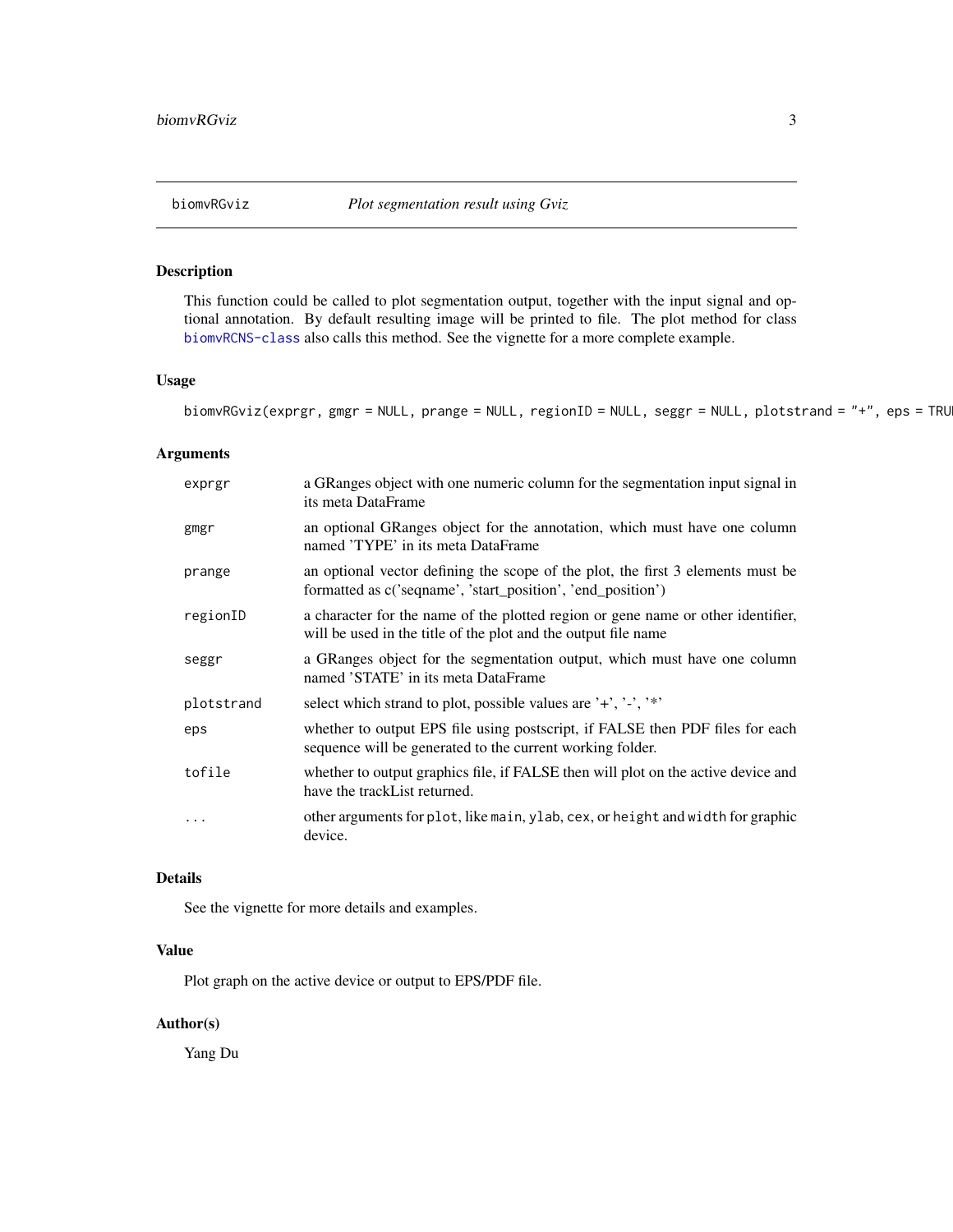#### Examples

```
data(coriell)
x<-coriell[coriell[,2]==1,]
xgr<-GRanges(seqnames=paste('chr', x[,2], sep=''), IRanges(start=x[,3], width=1, names=x[,1]))
values(xgr)<-DataFrame(x[,4:5], row.names=NULL)
xgr<-xgr[order(xgr)]
J<-2; maxk<-50
# a uniform inital sojourn, not utilizing positional information
soj<-list(J=J, maxk=maxk, type='gamma', d=cbind(dunif(1:maxk, 1, maxk), dunif(1:maxk, 1, maxk)))
soj$D <- sapply(1:J, function(j) rev(cumsum(rev(soj$d[1:maxk,j]))))
sample<-colnames(coriell)[5]
runout<-hsmmRun(matrix(values(xgr)[,sample]), sample, xgr, soj, emis=list(type='norm', mu=quantile(unlist(x[,sam
biomvRGviz(exprgr=xgr, seggr=runout$res, tofile=FALSE)
```
<span id="page-3-1"></span>

| biomvRhsmm | Estimating the most likely state sequence using Hidden Semi Markov |  |
|------------|--------------------------------------------------------------------|--|
|            | Model                                                              |  |

#### Description

The batch function of building Hidden Semi Markov Model (HSMM) to estimate the most likely state sequences for multiple input data series.

#### Usage

```
biomvRhsmm(x, maxk=NULL, maxbp=NULL, J=3, xPos=NULL, xRange=NULL, usePos='start', emis.type='norm', co
```

| $\mathsf{x}$ | input data matrix, or a GRanges object with input stored in the meta DataFrame,<br>assume ordered.                                     |
|--------------|----------------------------------------------------------------------------------------------------------------------------------------|
| maxk         | maximum length of stay for the sojourn distribution                                                                                    |
| maxbp        | maximum length of stay in bp for the sojourn distribution, given positional in-<br>formation specified in xPos / xRange                |
|              | number of states                                                                                                                       |
| xPos         | a vector of positions for each x row                                                                                                   |
| xRange       | a IRanges/GRanges object, same length as x rows                                                                                        |
| usePos       | character value to indicate whether the 'start', 'end' or 'mid' point position<br>should be used to estimate the sojourn distribution  |
| emis.type    | type of the emission distribution, only the following types are supported: 'norm',<br>'mvnorm', 'pois', 'nbinom', 'mvt', 't'           |
| com.emis     | whether to set a common emission prior across different seqnames. if TRUE,<br>the emission will not be updated during individual runs. |

<span id="page-3-0"></span>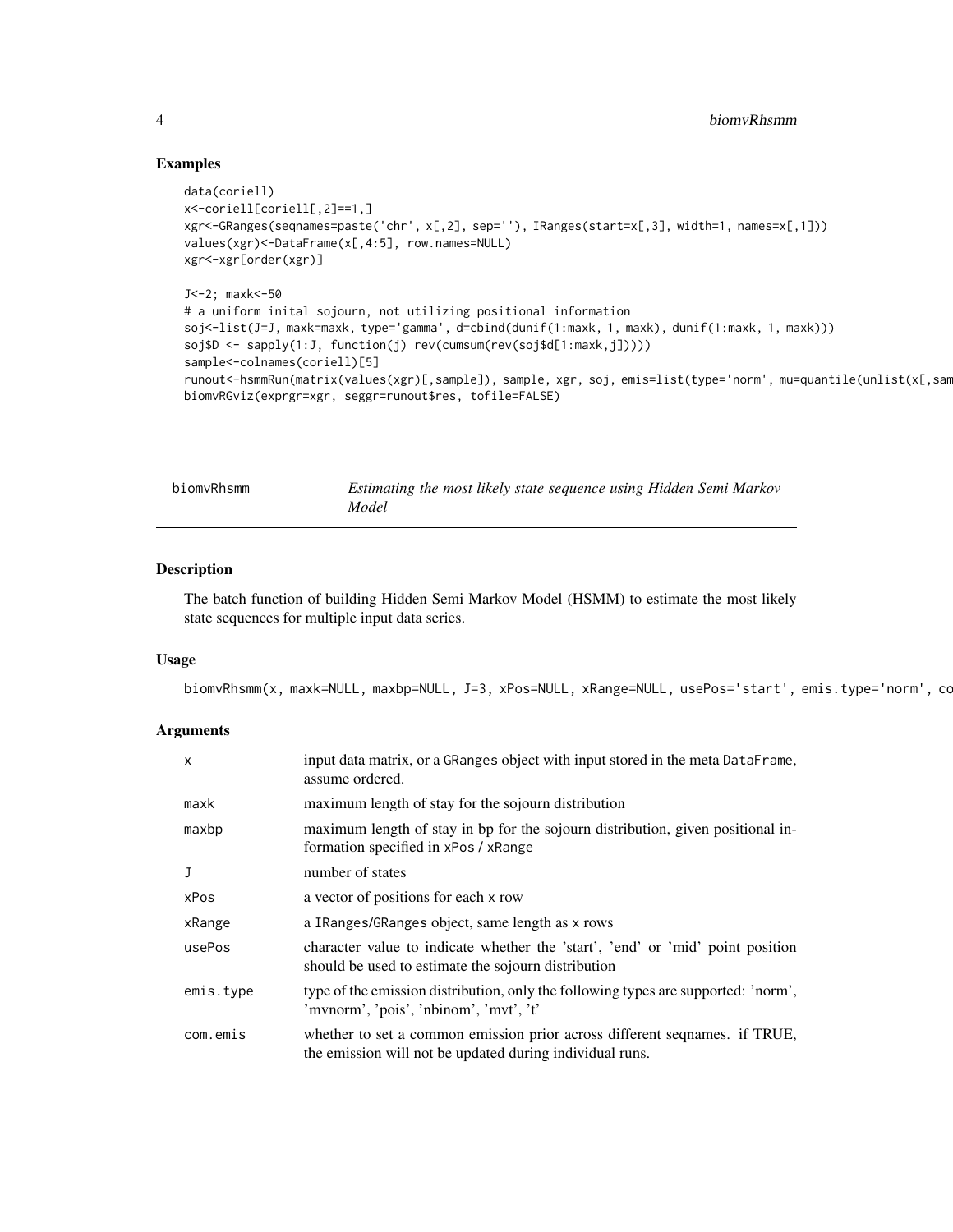<span id="page-4-0"></span>

| xAnno     | a optional TxDb / GRanges / GRangesList / list object used in sojournAnno<br>to infer parameters for the sojourn distribution                                                                                                                                          |
|-----------|------------------------------------------------------------------------------------------------------------------------------------------------------------------------------------------------------------------------------------------------------------------------|
| soj.type  | type of the sojourn distribution, only the following types are supported: 'non-<br>para', 'gamma', 'pois', 'nbinom'                                                                                                                                                    |
| q.alpha   | a quantile factor controlling the estimated prior for the mean of the emission of<br>each states, seq(from=q.alpha, to=1-q.alpha, length.out=J)                                                                                                                        |
| r.var     | a ratio factor controlling the estimated prior for the variance / covariance struc-<br>ture of each states. A value larger than 1 tend to allow larger variation in extreme<br>states; a value smaller than 1 will decrease the probability of having extreme<br>state |
| useMC     | TRUE if mclapply should be used to speed up the calculation, use options (mc. cores=n)<br>to set number of parallel processes                                                                                                                                          |
| cMethod   | C algorithm used for the most likely state sequence, 'F-B' or 'Viterbi'                                                                                                                                                                                                |
| maxit     | max iteration of the EM run with Forward-Backward algorithm                                                                                                                                                                                                            |
| maxgap    | max distance between neighbouring feature to consider a split                                                                                                                                                                                                          |
| tol       | tolerance level of the likelihood change to terminate the EM run                                                                                                                                                                                                       |
| grp       | vector of group assignment for each sample, with a length the same as columns<br>in the data matrix, samples within each group would be processed simultane-<br>ously if a multivariate emission distribution is available                                             |
| cluster.m | clustering method for prior grouping, possible values are 'ward','single','complete','average','mcquitty','                                                                                                                                                            |
| avg.m     | method to calculate average value for each segment, 'median' or 'mean' possi-<br>bly trimmed                                                                                                                                                                           |
| prior.m   | method to select emission prior for each state, 'quantile' uses different levels of<br>quantile; the 'cluster' method uses clara function from cluster                                                                                                                 |
| trim      | the fraction $(0 \text{ to } 0.5)$ of observations to be trimmed from each end of x before<br>the mean is computed. Values of trim outside that range are taken as the nearest<br>endpoint.                                                                            |
| na.rm     | TRUE if NA value should be ignored                                                                                                                                                                                                                                     |

#### Details

This is the batch function of building Hidden Semi Markov Model (HSMM) to estimating the most likely state sequences for multiple input data series. The function will sequentially process each region identified by the distinctive seqnames in x or in xRange if available, or assuming all data from the same region. A second layer of stratification is introduced by the argument grp, which could be used to reflect experimental design. The assumption is that profiles from the same group could be considered homogeneous, thus processed together if emis.type is compatible (currently only with 'mvnorm'). Argument for the sojourn density will be initialized as flat prior or estimated from other data before calling the work horse function hsmmRun. Then for each batch run results will be combined and eventually a [biomvRCNS-class](#page-1-1) object will be returned. See the vignette for more details and examples.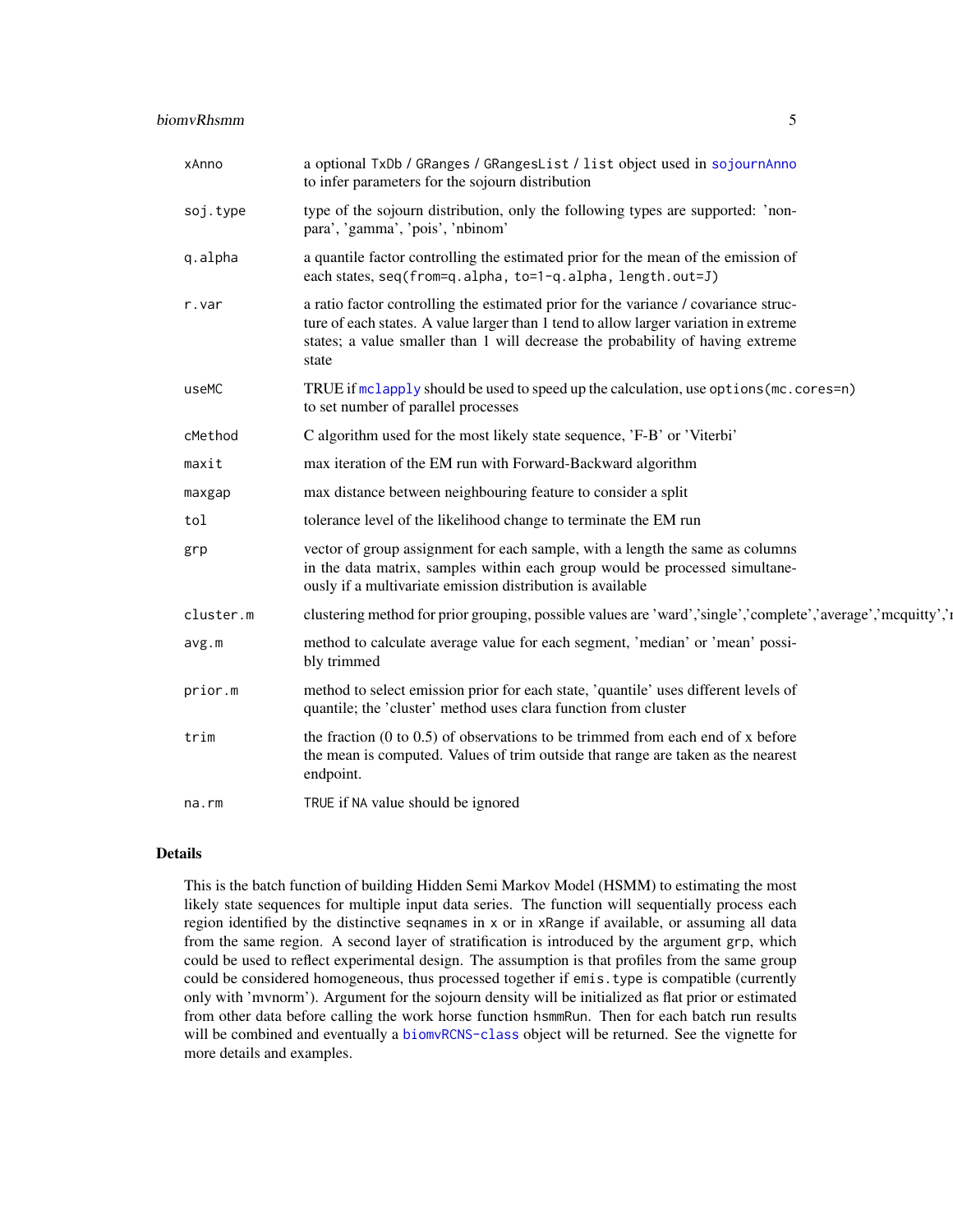# <span id="page-5-0"></span>Value

#### A [biomvRCNS-class](#page-1-1) object:

| x:     | Object of class "GRanges", with range information either from real positional<br>data or just indices, with input data matrix stored in the meta columns. Ad-<br>ditional meta columns for the estimated states and associated probabilities for<br>each sample or group will also be appended following the input data matrix. |
|--------|---------------------------------------------------------------------------------------------------------------------------------------------------------------------------------------------------------------------------------------------------------------------------------------------------------------------------------|
| res:   | Object of class "GRanges", each range represent one continuous segment iden-<br>tified, with sample name slot 'SAMPLE', estimated state slot 'STATE' and seg-<br>ment mean slot 'MEAN' stored in the meta columns                                                                                                               |
| param: | Object of class "list", list of all parameters used in the model run, plus the<br>re-estimated emission and sojourn parameters.                                                                                                                                                                                                 |

#### Author(s)

Yang Du

#### References

Guedon, Y. (2003). Estimating hidden semi-Markov chains from discrete sequences. Journal of Computational and Graphical Statistics, 12(3), 604-639.

# See Also

#### [biomvRseg](#page-7-1)

# Examples

```
data(coriell)
xgr<-GRanges(seqnames=paste('chr', coriell[,2], sep=''), IRanges(start=coriell[,3], width=1, names=coriell[,1]))
values(xgr)<-DataFrame(coriell[,4:5], row.names=NULL)
xgr<-sort(xgr)
reshsmm<-biomvRhsmm(x=xgr, maxbp=4E4, J=3, soj.type='gamma', emis.type='norm', grp=c(1,2))
```

```
## access model parameters
reshsmm@param$soj.par
reshsmm@param$emis.par
```

```
## states assigned and associated probabilities
mcols(reshsmm@x)[,-(1:2)]
```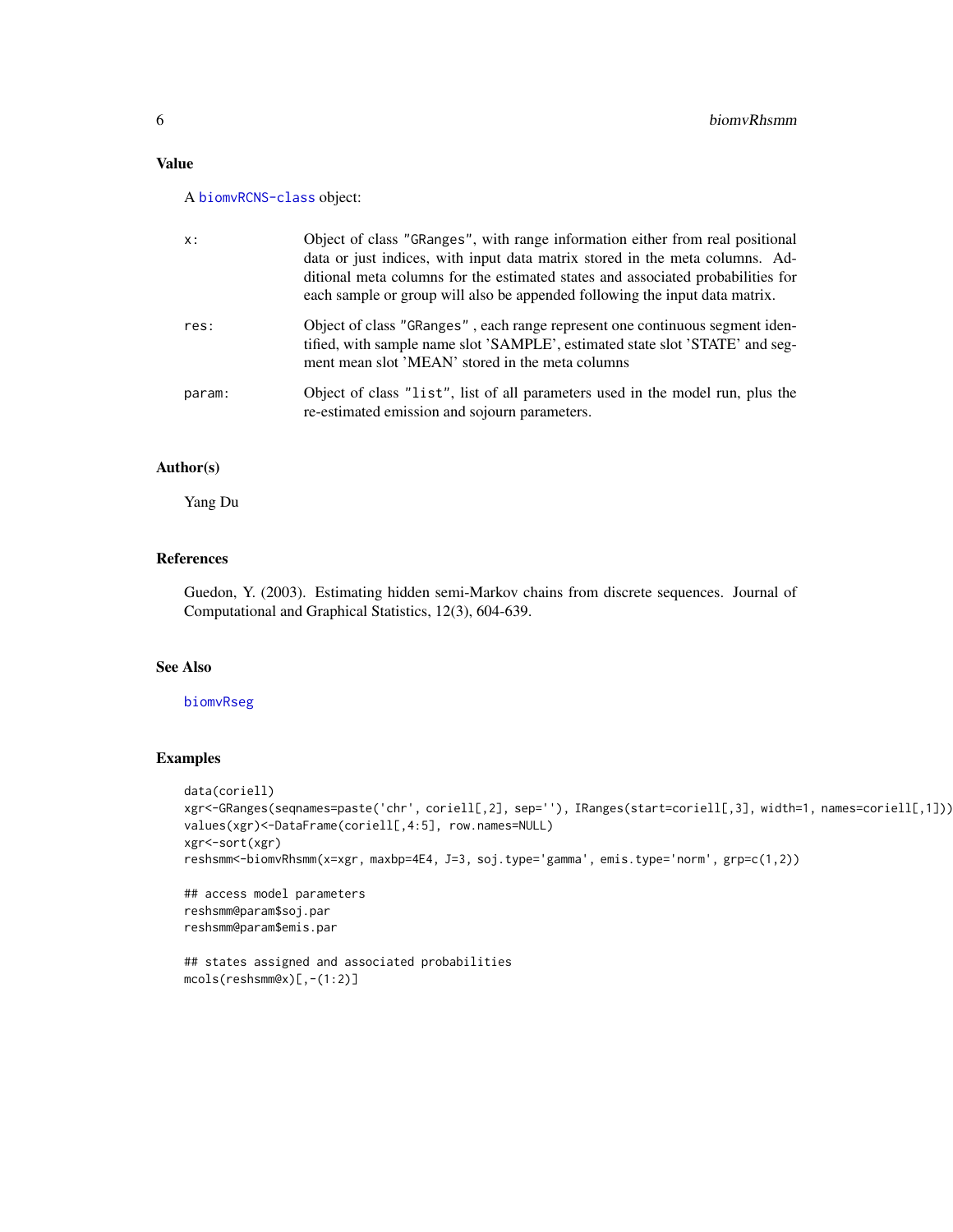<span id="page-6-1"></span><span id="page-6-0"></span>biomvRmgmr *Batch process multiple sequences and samples using max-gap-minrun algorithm for 2 states segmentation*

# Description

This is a wrapper function for batch processing multiple sequences and samples using max-gapmin-run algorithm for 2 states segmentation

# Usage

biomvRmgmr(x, xPos=NULL, xRange=NULL, usePos='start', cutoff=NULL, q=0.9, high=TRUE, minrun=5, maxgap=

| X         | input data matrix, or a GRanges object with input stored in the meta DataFrame,<br>assume ordered.                                                                                                                         |
|-----------|----------------------------------------------------------------------------------------------------------------------------------------------------------------------------------------------------------------------------|
| xPos      | a vector of positions for each x row                                                                                                                                                                                       |
| xRange    | a IRanges/GRanges obejct, same length as x rows                                                                                                                                                                            |
| usePos    | character value to indicate whether the 'start', 'end' or 'mid' point position<br>should be used                                                                                                                           |
| cutoff    | threshold level above which is considered extreme                                                                                                                                                                          |
| q         | relative quantile threshold level instead of absolute value for the cutoff                                                                                                                                                 |
| high      | TRUE if the cutoff or q here is the lower bound and values greater than the<br>threshold are considered                                                                                                                    |
| minrun    | minimum run length for the resulting segments                                                                                                                                                                              |
| maxgap    | maximum genomic distance below which two adjacent qualified tiles can be<br>joined                                                                                                                                         |
| splitLen  | numeric value, maximum length of segments, split if too long                                                                                                                                                               |
| poolGrp   | TRUE if samples within the same group should be pooled using median for each<br>feature                                                                                                                                    |
| grp       | vector of group assignment for each sample, with a length the same as columns<br>in the data matrix, samples within each group would be processed simultane-<br>ously if a multivariate emission distribution is available |
| cluster.m | clustering method for prior grouping, possible values are 'ward','single','complete','average','mcquitty','                                                                                                                |
| avg.m     | method to calculate average value for each segment, 'median' or 'mean' possi-<br>bly trimmed                                                                                                                               |
| trim      | the fraction $(0 \text{ to } 0.5)$ of observations to be trimmed from each end of x before<br>the mean is computed. Values of trim outside that range are taken as the nearest<br>endpoint.                                |
| na.rm     | TRUE if NA value should be ignored                                                                                                                                                                                         |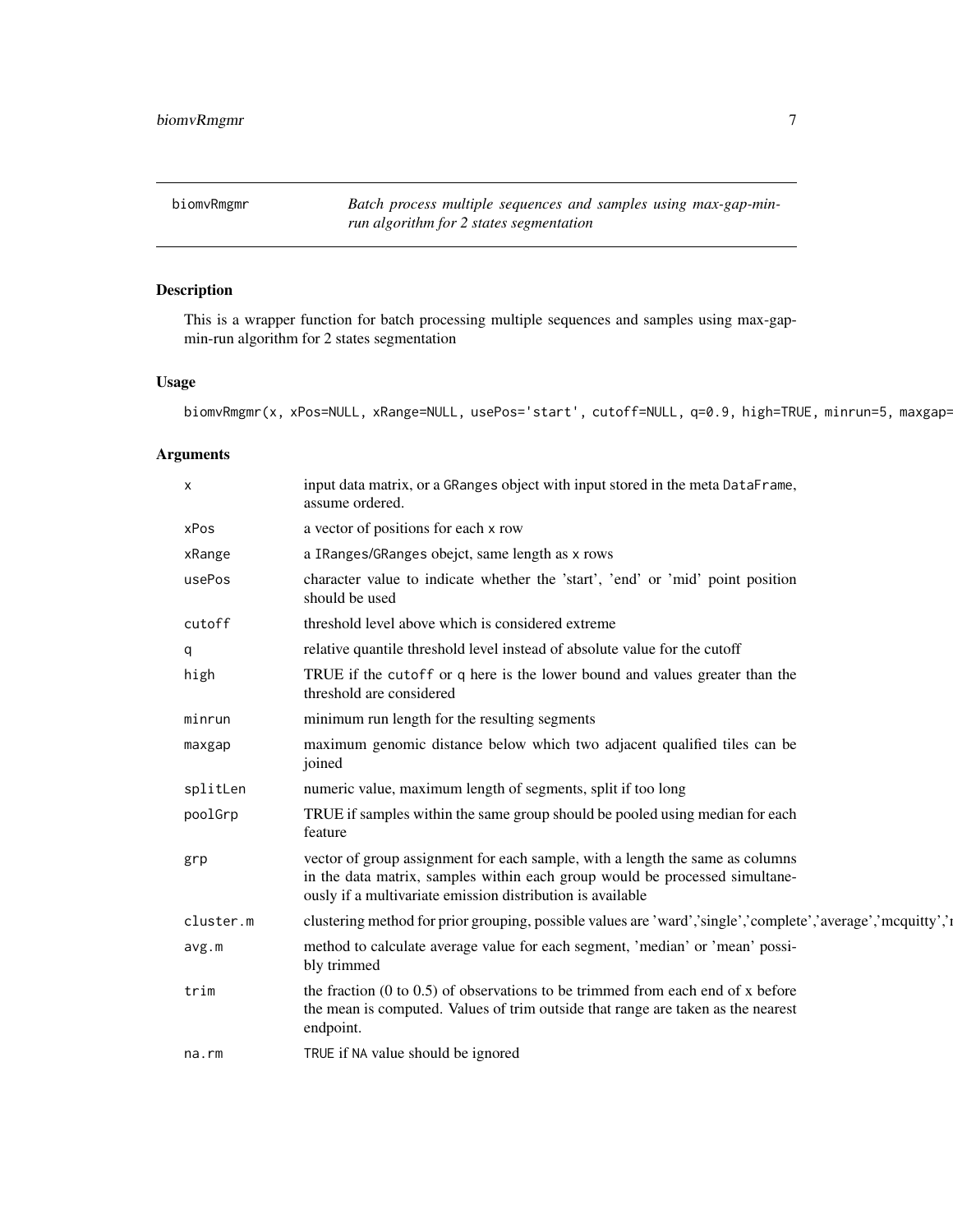# <span id="page-7-0"></span>Details

This is the batch function to apply [maxGapminRun](#page-12-1) multiple sequence.

#### Value

A [biomvRCNS-class](#page-1-1) object:

| X:     | Object of class "GRanges", with range information either from real positional<br>data or just indices, with input data matrix stored in the meta columns.                         |
|--------|-----------------------------------------------------------------------------------------------------------------------------------------------------------------------------------|
| res:   | Object of class "GRanges", each range represent one continuous segment iden-<br>tified, with sample name slot 'SAMPLE' and segment mean slot 'MEAN' stored<br>in the meta columns |
| param: | Object of class "list", list of all parameters used in the model run.                                                                                                             |

# Author(s)

Yang Du

# See Also

[biomvRhsmm](#page-3-1) [maxGapminRun](#page-12-1)

#### Examples

```
data(coriell)
xgr<-GRanges(seqnames=paste('chr', coriell[,2], sep=''), IRanges(start=coriell[,3], width=1, names=coriell[,1]))
values(xgr)<-DataFrame(coriell[,4:5], row.names=NULL)
xgr<-xgr[order(xgr)]
resseg<-biomvRmgmr(x=xgr, minrun=3000, maxgap=1500, q=0.9, grp=c(1,2))
```
<span id="page-7-1"></span>biomvRseg *Homogeneous segmentation of multi-sample genomic data*

#### Description

The function will perform a two stage segmentation on multi-sample genomic data from array experiment or high throughput sequencing data.

#### Usage

biomvRseg(x, maxk=NULL, maxbp=NULL, maxseg=NULL, xPos=NULL, xRange=NULL, usePos='start', family='norm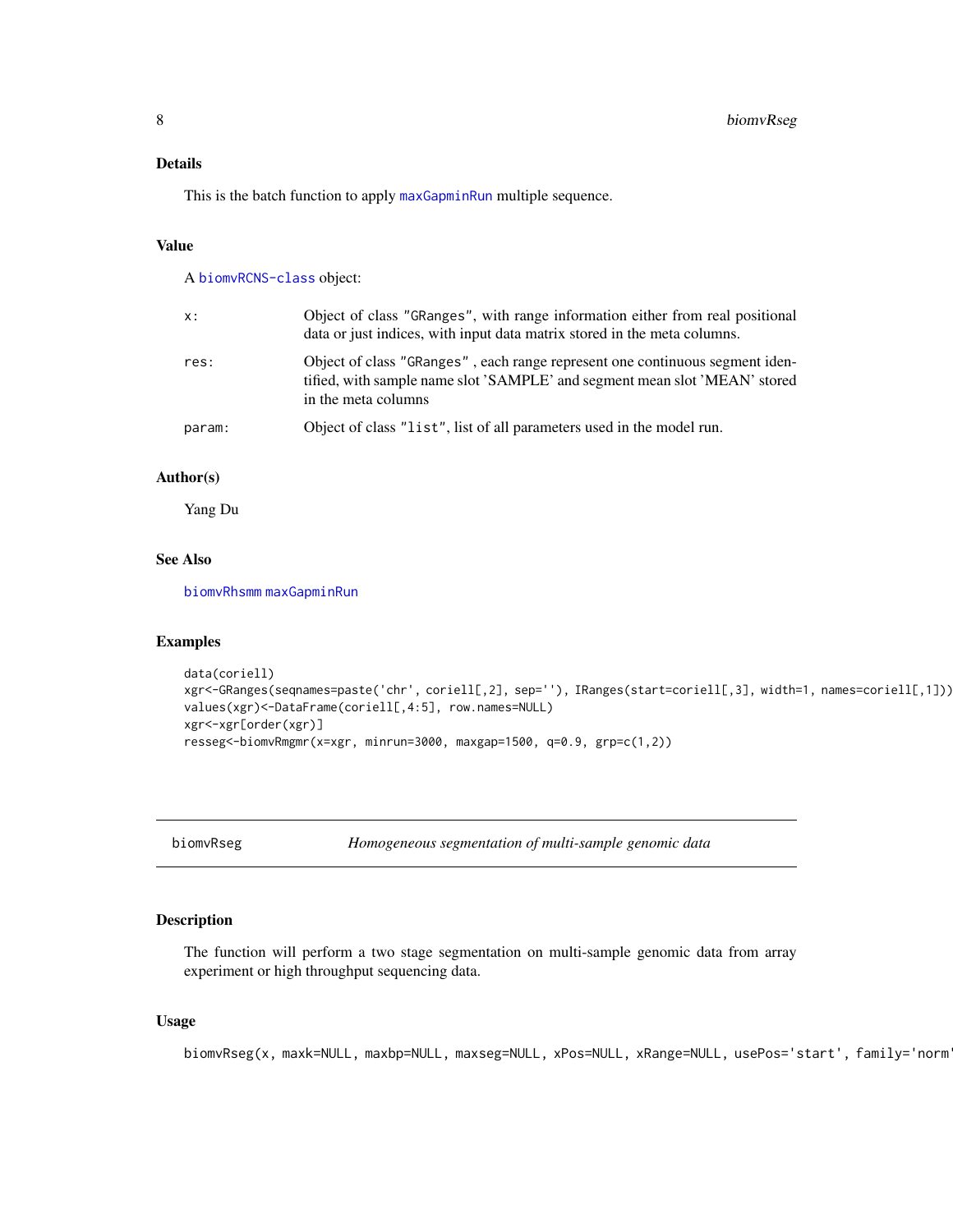# <span id="page-8-0"></span>biomvRseg 9

# Arguments

| х         | input data matrix, or a GRanges object with input stored in the meta DataFrame                                                                                                                                             |
|-----------|----------------------------------------------------------------------------------------------------------------------------------------------------------------------------------------------------------------------------|
| maxk      | maximum length of a segment                                                                                                                                                                                                |
| maxbp     | maximum length of a segment in bp, given positional information specified in<br>xPos / xRange / or x                                                                                                                       |
| maxseg    | maximum number of segment the function will try                                                                                                                                                                            |
| xPos      | a vector of positions for each x row                                                                                                                                                                                       |
| xRange    | a IRanges/GRanges object, same length as x rows                                                                                                                                                                            |
| usePos    | character value to indicate whether the 'start', 'end' or 'mid' point position<br>should be used                                                                                                                           |
| family    | family of x distribution, only the following types are supported: 'norm', 'nbi-<br>nom', 'pois'                                                                                                                            |
| penalty   | penalty method used for determining the optimal number of segment using like-<br>lihood, possible values are 'none','AIC','AICc','BIC','SIC','HQIC', 'mBIC'                                                                |
| twoStep   | TRUE if a second stage merging will be performed after the initial group seg-<br>mentation                                                                                                                                 |
| segDisp   | TRUE if a segment-wise estimation of dispersion parameter rather than using a<br>overall estimation                                                                                                                        |
| useMC     | TRUE if mclapply should be used to speed up the calculation for nbinom dis-<br>persion estimation                                                                                                                          |
| useSum    | TRUE if using grand sum across sample / x columns, like in the tiling Array<br>solution                                                                                                                                    |
| comVar    | TRUE if assuming common variance across samples (x columns)                                                                                                                                                                |
| maxgap    | max distance between neighbouring feature to consider a split                                                                                                                                                              |
| tol       | tolerance level of the likelihood change to determining the termination of the<br>EM run                                                                                                                                   |
| grp       | vector of group assignment for each sample, with a length the same as columns<br>in the data matrix, samples within each group would be processed simultane-<br>ously if a multivariate emission distribution is available |
| cluster.m | clustering method for prior grouping, possible values are 'ward','single','complete','average','mcquitty','                                                                                                                |
| avg.m     | method to calculate average value for each segment, 'median' or 'mean' possi-<br>bly trimmed                                                                                                                               |
| trim      | the fraction $(0 \text{ to } 0.5)$ of observations to be trimmed from each end of x before<br>the mean is computed. Values of trim outside that range are taken as the nearest<br>endpoint.                                |
| na.rm     | TRUE if NA value should be ignored                                                                                                                                                                                         |
|           |                                                                                                                                                                                                                            |

# Details

A homogeneous segmentation algorithm, using dynamic programming like in tilingArray; however capable of handling count data from sequencing.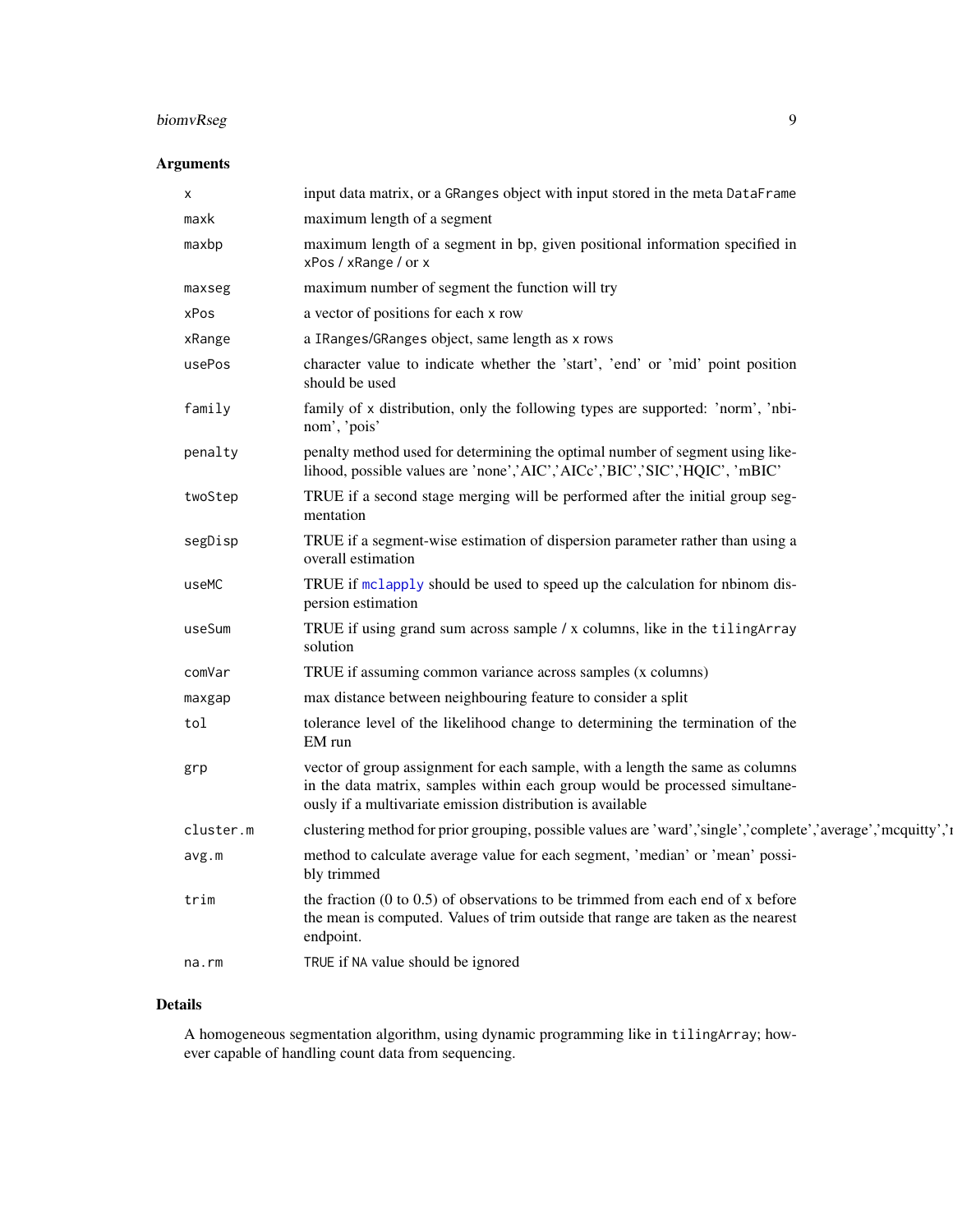#### <span id="page-9-0"></span>Value

A [biomvRCNS-class](#page-1-1) object:

| X:     | Object of class "GRanges", with range information either from real positional<br>data or just indices, with input data matrix stored in the meta columns.                         |
|--------|-----------------------------------------------------------------------------------------------------------------------------------------------------------------------------------|
| res:   | Object of class "GRanges", each range represent one continuous segment iden-<br>tified, with sample name slot 'SAMPLE' and segment mean slot 'MEAN' stored<br>in the meta columns |
| param: | Object of class "list", list of all parameters used in the model run.                                                                                                             |

#### References

Piegorsch, W. W. (1990). Maximum likelihood estimation for the negative binomial dispersion parameter. Biometrics, 863-867.

Picard,F. et al. (2005) A statistical approach for array CGH data analysis. BMC Bioinformatics, 6, 27.

Huber,W. et al. (2006) Transcript mapping with high density oligonucleotide tiling arrays. Bioinformatics, 22, 1963-1970. .

Zhang, N. R. and Siegmund, D. O. (2007). A Modified Bayes Information Criterion with Applications to the Analysis of Comparative Genomic Hybridization Data. Biometrics 63 22-32.

Robinson MD and Smyth GK (2008). Small-sample estimation of negative binomial dispersion, with applications to SAGE data. Biostatistics, 9, 321-332

#### See Also

[biomvRhsmm](#page-3-1)

#### Examples

```
data(coriell)
xgr<-GRanges(seqnames=paste('chr', coriell[,2], sep=''), IRanges(start=coriell[,3], width=1, names=coriell[,1]))
values(xgr)<-DataFrame(coriell[,4:5], row.names=NULL)
xgr<-xgr[order(xgr)]
resseg<-biomvRseg(x=xgr, maxbp=4E4, maxseg=10, family='norm', grp=c(1,2))
```
coriell *Array CGH data set of Coriell cell lines*

#### Description

These are two data array CGH studies sets of Corriel cell lines taken from the reference below.

#### Format

A data frame containing five variables: first is clone name, second is clone chromosome, third is clone position, fourth and fifth are log2ratio for two cell lines.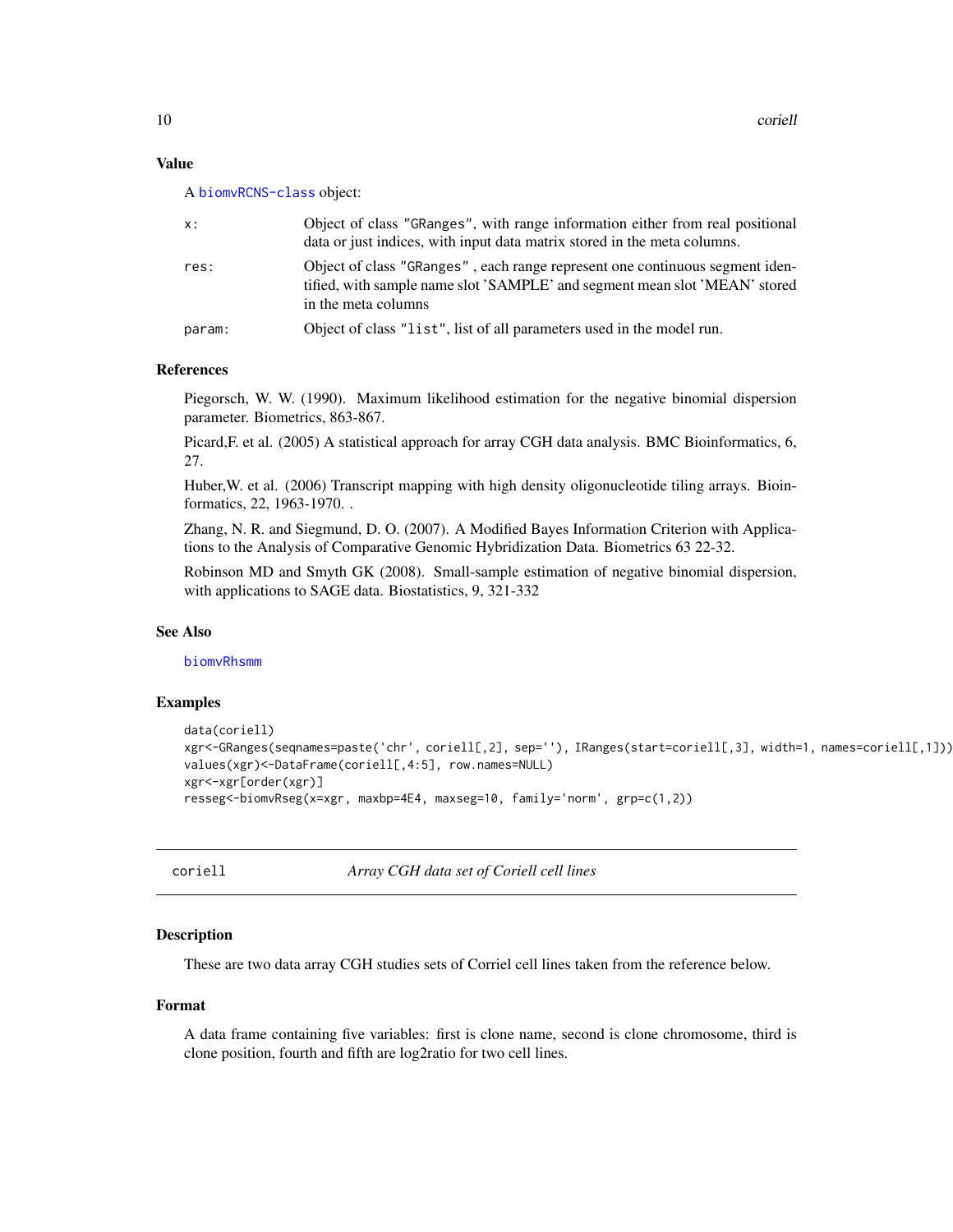#### <span id="page-10-0"></span>encodeTP53 11

#### References

#### [http://www.nature.com/ng/journal/v29/n3/suppinfo/ng754\\_S1.html](http://www.nature.com/ng/journal/v29/n3/suppinfo/ng754_S1.html)

Snijders et al., Assembly of microarrays for genome-wide measurement of DNA copy number, Nature Genetics, 2001

encodeTP53 *mapped RNA-seq data from ENCODE*

#### Description

The data contains gene expression and transcript annotations in the region of the human TP53 gene (region (chr17:7,560,001-7,610,000 from the Human February 2009 (GRCh37/hg19) genome assembly), which is part of the long RNA-seq data generated by ENCODE/Cold Spring Harbor Lab, containing 2 cell types (GM12878 and K562) with 2 replicates each.

The alignment files were pulled from UCSC (http://hgdownload.cse.ucsc.edu/goldenPath/hg19/encodeDCC/wgEncodeCshlL And subsequently reads were counted in each non-overlapping 25bp window for the region (chr17:7,560,001- 7,610,000). The example code to generate this count GRanges is available in the vignette.

The regional annotation of TP53 RNAs isoforms were derived from the ENCODE Gene Annotations (GENCODE), sub-setted to only isoforms of TP53 gene. [http://hgdownload.cse.ucsc.](http://hgdownload.cse.ucsc.edu/goldenPath/hg19/encodeDCC/wgEncodeGencodeV4/wgEncodeGencodeManualV4.gtf.gz)) [edu/goldenPath/hg19/encodeDCC/wgEncodeGencodeV4/wgEncodeGencodeManualV4.gtf.gz\)](http://hgdownload.cse.ucsc.edu/goldenPath/hg19/encodeDCC/wgEncodeGencodeV4/wgEncodeGencodeManualV4.gtf.gz)).

This dataset is used in the package vignette to illustrate a use case of transcript detection.

#### Format

Containing two GRanges objects, one for the sample count and one for the regional annotation of gene TP53

# References

<http://dx.doi.org/10.1371%2Fjournal.pbio.1001046> The ENCODE Project Consortium (2011) A User's Guide to the Encyclopedia of DNA Elements (ENCODE). PLoS Biol 9(4): e1001046. doi:10.1371/journal.pbio.1001046

| hsmmRun | Estimating the most likely state sequence using Hidden Semi Markov<br>Model |
|---------|-----------------------------------------------------------------------------|
|         |                                                                             |

#### Description

This is the working horse of the biomvRhsmm

#### Usage

hsmmRun(x, xid="sampleid", xRange, soj, emis, cMethod='F-B', maxit=1, maxgap=Inf, tol=1e-06, avg.m='me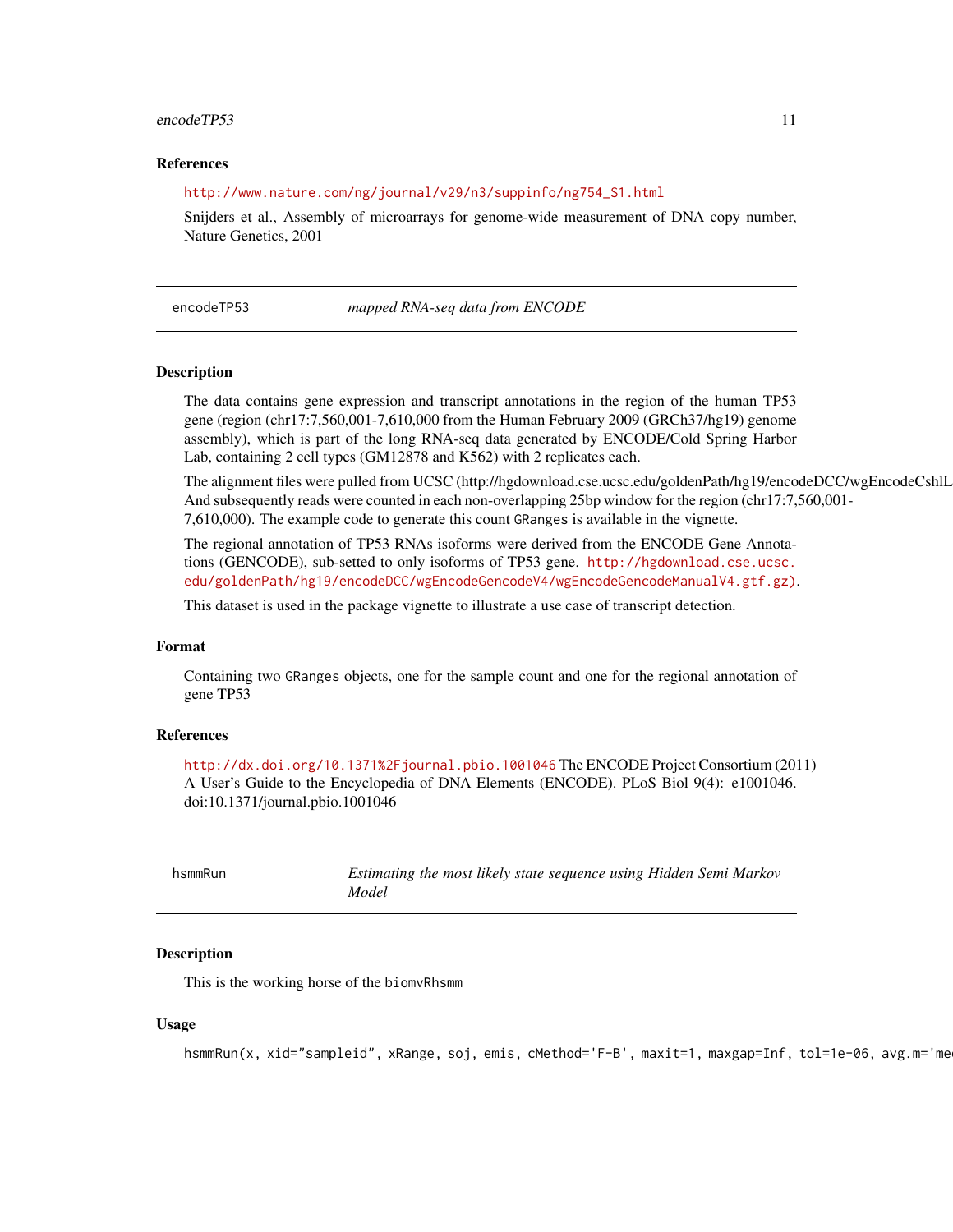# Arguments

| X        | input data matrix or vector, ordered wrt. position                                                                                                                                          |
|----------|---------------------------------------------------------------------------------------------------------------------------------------------------------------------------------------------|
| xid      | name of the sample                                                                                                                                                                          |
| xRange   | a IRanges/GRanges object, same length as x rows                                                                                                                                             |
| soj      | a list object containing the relevant sojourn distribution parameters                                                                                                                       |
| emis     | a list object containing the relevant emission distribution parameters                                                                                                                      |
| cMethod  | C algorithm used for the most likely state sequence, 'F-B' or 'Viterbi'                                                                                                                     |
| maxit    | max iteration of the EM run with Forward-Backward algorithm                                                                                                                                 |
| maxgap   | max distance between neighbouring feature to consider a split                                                                                                                               |
| tol      | tolerance level of the likelihood change to terminate the EM run                                                                                                                            |
| avg.m    | method to calculate average value for each segment, 'median' or 'mean' possi-<br>bly trimmed                                                                                                |
| trim     | the fraction $(0 \text{ to } 0.5)$ of observations to be trimmed from each end of x before<br>the mean is computed. Values of trim outside that range are taken as the nearest<br>endpoint. |
| na.rm    | TRUE if NA value should be ignored                                                                                                                                                          |
| com.emis | whether to set a common emission prior across different seqnames. if TRUE,<br>the emission will not be updated during individual runs.                                                      |

# Details

The function fits a Hidden-semi Markov model for the input data matrix / vector, which should contains ordered data from a continuous region on one chromosome. The model will start with flat prior for the initial state probability and transition probability, while emission parameter for each state will be estimated using different quantiles of the input controlled by argument q.alpha and r.var. Argument for the sojourn density should be provided via the list object soj, which is either initialized as flat prior or estimated from other data in a previous call. The positional information in the xRange is used for the optional spiting of physically distant features and construction of returning GRanges object res.

# Value

a list object,

| yhat | a "Ref" object, the most likely state sequence, same length as x rows number                                                                                                                                      |
|------|-------------------------------------------------------------------------------------------------------------------------------------------------------------------------------------------------------------------|
| yp   | "Rle", the associated state probability, same length as x rows number                                                                                                                                             |
| res  | Object of class "GRanges", each range represent one continuous segment iden-<br>tified, with sample name slot 'SAMPLE', estimated state slot 'STATE' and seg-<br>ment mean slot 'MEAN' stored in the meta columns |

# Author(s)

Yang Du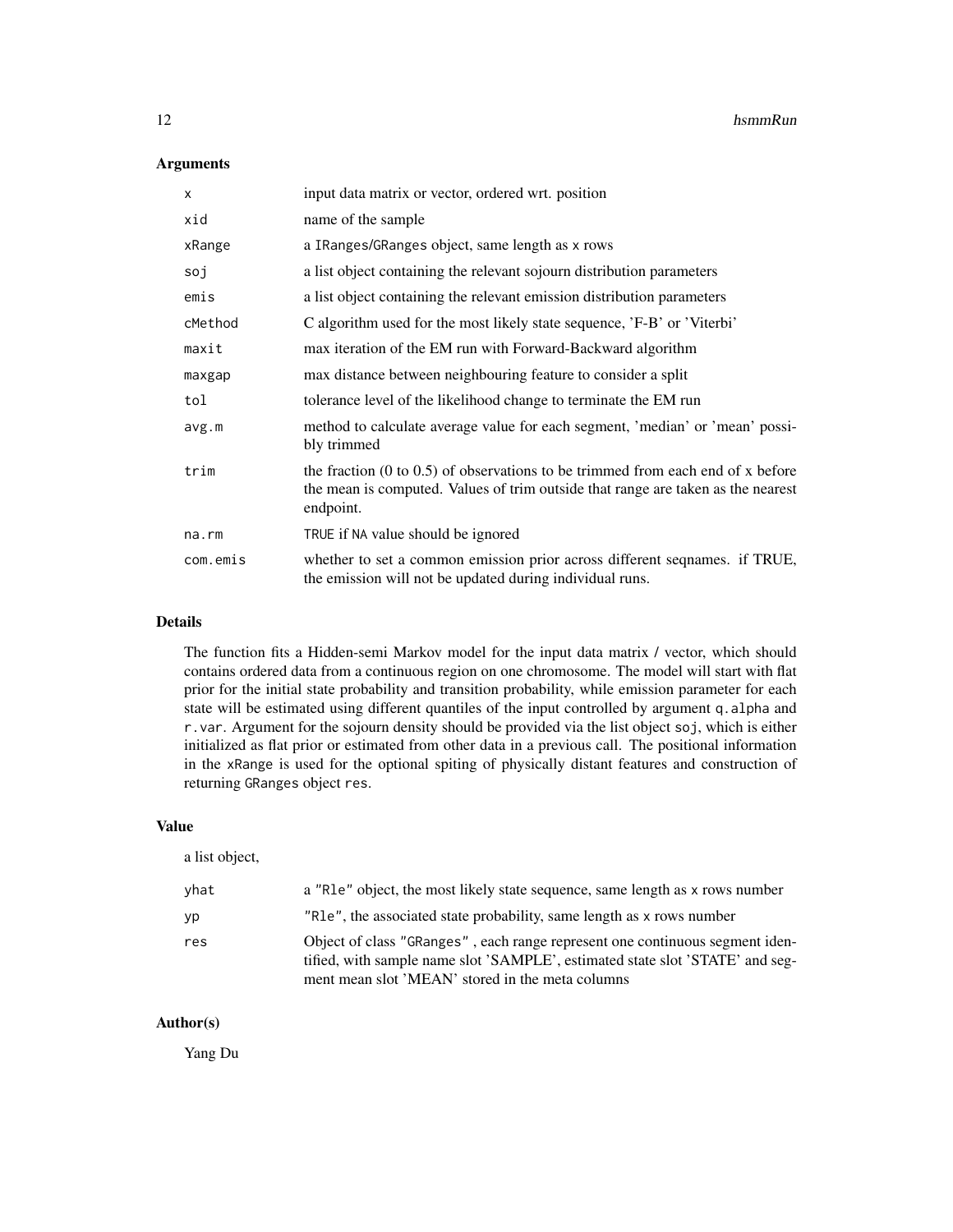# <span id="page-12-0"></span>maxGapminRun 13

#### References

Guedon, Y. (2003). Estimating hidden semi-Markov chains from discrete sequences. Journal of Computational and Graphical Statistics, 12(3), 604-639.

#### See Also

[biomvRhsmm](#page-3-1)

#### Examples

```
data(coriell)
# select only chr1
x<-coriell[coriell[,2]==1,]
xgr<-GRanges(seqnames=paste('chr', x[,2], sep=''), IRanges(start=x[,3], width=1, names=x[,1]))
values(xgr)<-DataFrame(x[,4:5], row.names=NULL)
xgr<-xgr[order(xgr)]
J<-2 ; maxk<-50
# a uniform initial sojourn, not utilizing positional information, just the index
soj<-list(J=J, maxk=maxk, type='gamma', d=cbind(dunif(1:maxk, 1, maxk), dunif(1:maxk, 1, maxk)))
soj$D <- sapply(1:J, function(j) rev(cumsum(rev(soj$d[1:maxk,j]))))
# run 1 sample only, Coriell.13330
sample<-colnames(coriell)[5]
runout<-hsmmRun(matrix(values(xgr)[,sample]), sample, xgr, soj, emis=list(type='norm', mu=range(x[,4:5]), var=re
```
<span id="page-12-1"></span>

| maxGapminRun | Max-gap-min-run algorithm for 2 states segmentation |
|--------------|-----------------------------------------------------|
|              |                                                     |

#### Description

A custom Max-gap-min-run implementation using physical position for gap and run length calculation.

#### Usage

```
maxGapminRun(x, xPos = NULL, xRange = NULL, cutoff = NULL, q = 0.9, high=TRUE, minrun = 5, maxgap = 2, spl
```

| $\mathsf{x}$ | a numeric vector for the input signal                                                                 |
|--------------|-------------------------------------------------------------------------------------------------------|
| xPos         | a numeric vector, same length as x, carrying positional information for each<br>element of x          |
| xRange       | an IRanges object, same length as x, carrying range information for each ele-<br>ment of x            |
| cutoff       | numeric value used as cut-off, optional if q is specified                                             |
| q            | numeric value used to derive cut-off of x, as the q quantile of x, optional if<br>cutoff is specified |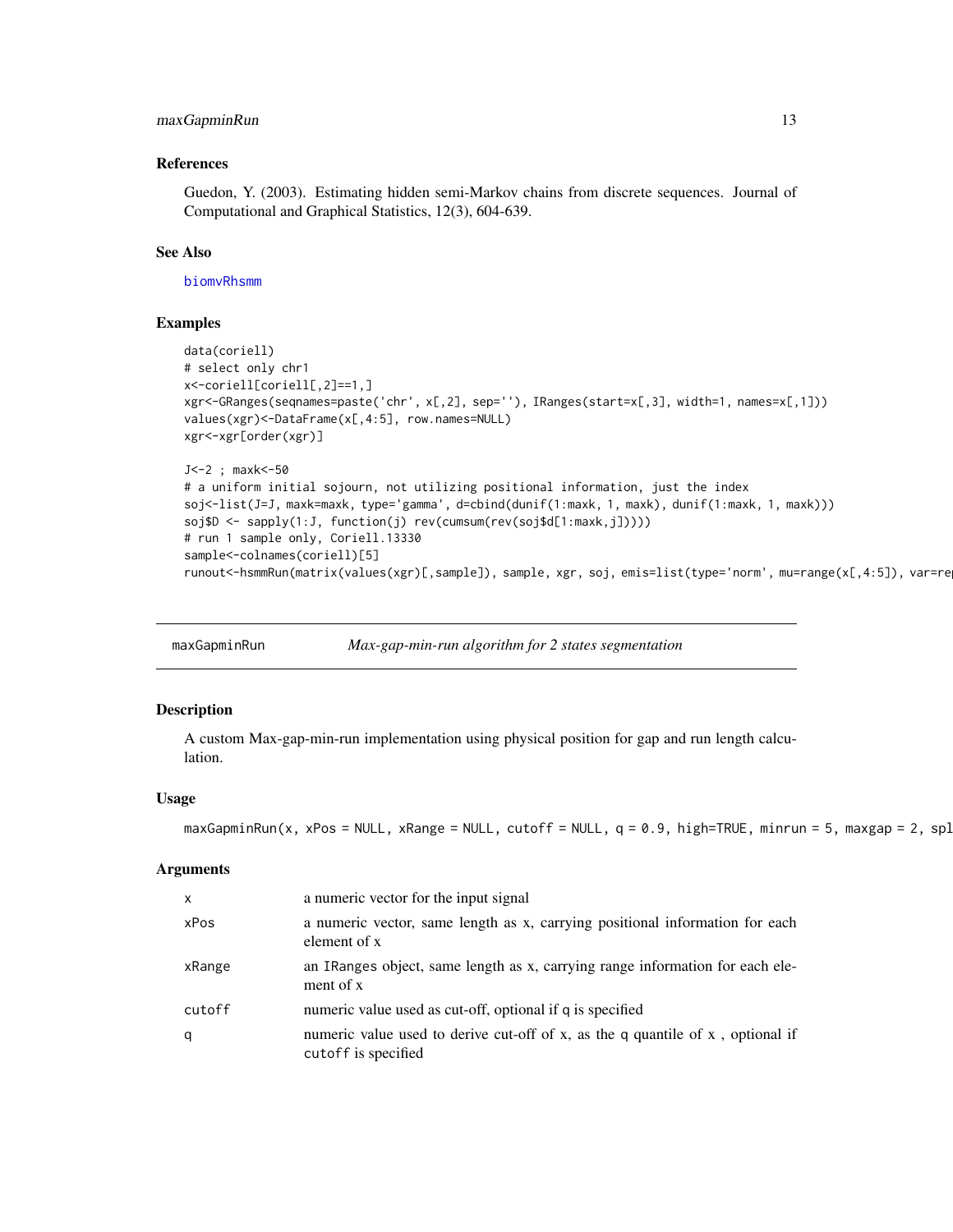<span id="page-13-0"></span>

| high     | TRUE if the cutoff or q here is the lower bound and values greater than the<br>threshold are considered |
|----------|---------------------------------------------------------------------------------------------------------|
| minrun   | minimum run length for the resulting segments                                                           |
| maxgap   | maximum genomic distance below which two adjacent qualified tiles can be<br>joined                      |
| splitLen | numeric value, maximum length of segments, split if too long                                            |
| na.rm    | TRUE if NA value should be ignored                                                                      |

# Details

A custom Max-gap-min-run implementation using physical position for gap and run length calculation.

# Value

a list of segment starts and ends indices

| T.S           | the start index for each segment |
|---------------|----------------------------------|
| TF            | the end index for each segment   |
| <b>CUTOFF</b> | the cutoff value used in the run |
| MG            | the parameter value for maxgap   |
| MR.           | the parameter value for minrun   |
| SPI.          | the parameter value for splitLen |

# Author(s)

Yang Du

# See Also

[biomvRhsmm](#page-3-1) [biomvRseg](#page-7-1) [biomvRmgmr](#page-6-1)

# Examples

```
x<-rpois(50, 10)
xpos<-rnorm(50, 300, 100)
xpos<-xpos[order(xpos)]
maxGapminRun(x, xpos, cutoff=9.5, maxgap=30, minrun=100)
```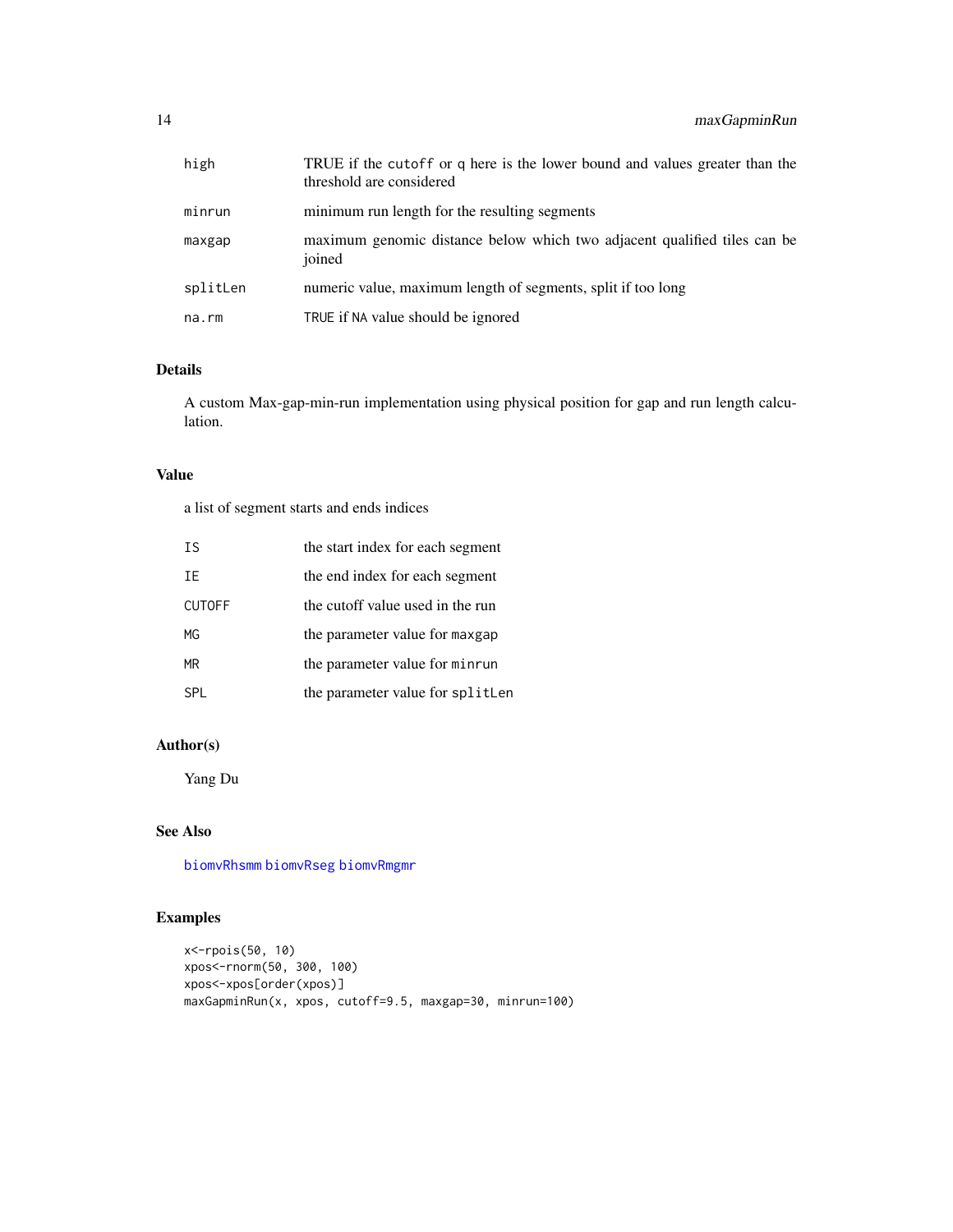<span id="page-14-1"></span><span id="page-14-0"></span>regionSegAlphaNB *Estimate matrix of dispersion parameter alpha (size) used in* [regionSegCost](#page-15-1) *for negative binomial distributed* x*.*

#### Description

Estimate matrix of dispersion parameter alpha (size) used in [regionSegCost](#page-15-1) for negative binomial distributed x.

# Usage

```
regionSegAlphaNB(x, maxk = NULL, segs = NULL, useMC = FALSE, tol=1e-06)
```
#### Arguments

| X     | The input data matrix or vector                                                                                                                |
|-------|------------------------------------------------------------------------------------------------------------------------------------------------|
| maxk  | Maximum number of index to search forward                                                                                                      |
| segs  | Starting indices (excluding 1) for the candidate segments, for the second stage<br>model, maxk will be overridden with length(segs)+1.         |
| useMC | TRUE if melapply should be used to speed up the calculation                                                                                    |
| tol   | tolerance level for the convergence criteria in the maximum likelihood estima-<br>tion of negative binomial distribution dispersion parameter. |

#### Details

Estimate matrix of dispersion parameter alpha (size) used in [regionSegCost](#page-15-1) for negative binomial distributed x.

#### Value

Matrix with maxk rows and  $nrow(x)$  columns, or a length(segs)+1 square matrix for the second stage model.

# References

Piegorsch, W. W. (1990). Maximum likelihood estimation for the negative binomial dispersion parameter. Biometrics, 863-867.

Robinson MD and Smyth GK (2008). Small-sample estimation of negative binomial dispersion, with applications to SAGE data. Biostatistics, 9, 321-332

#### See Also

[regionSegCost](#page-15-1)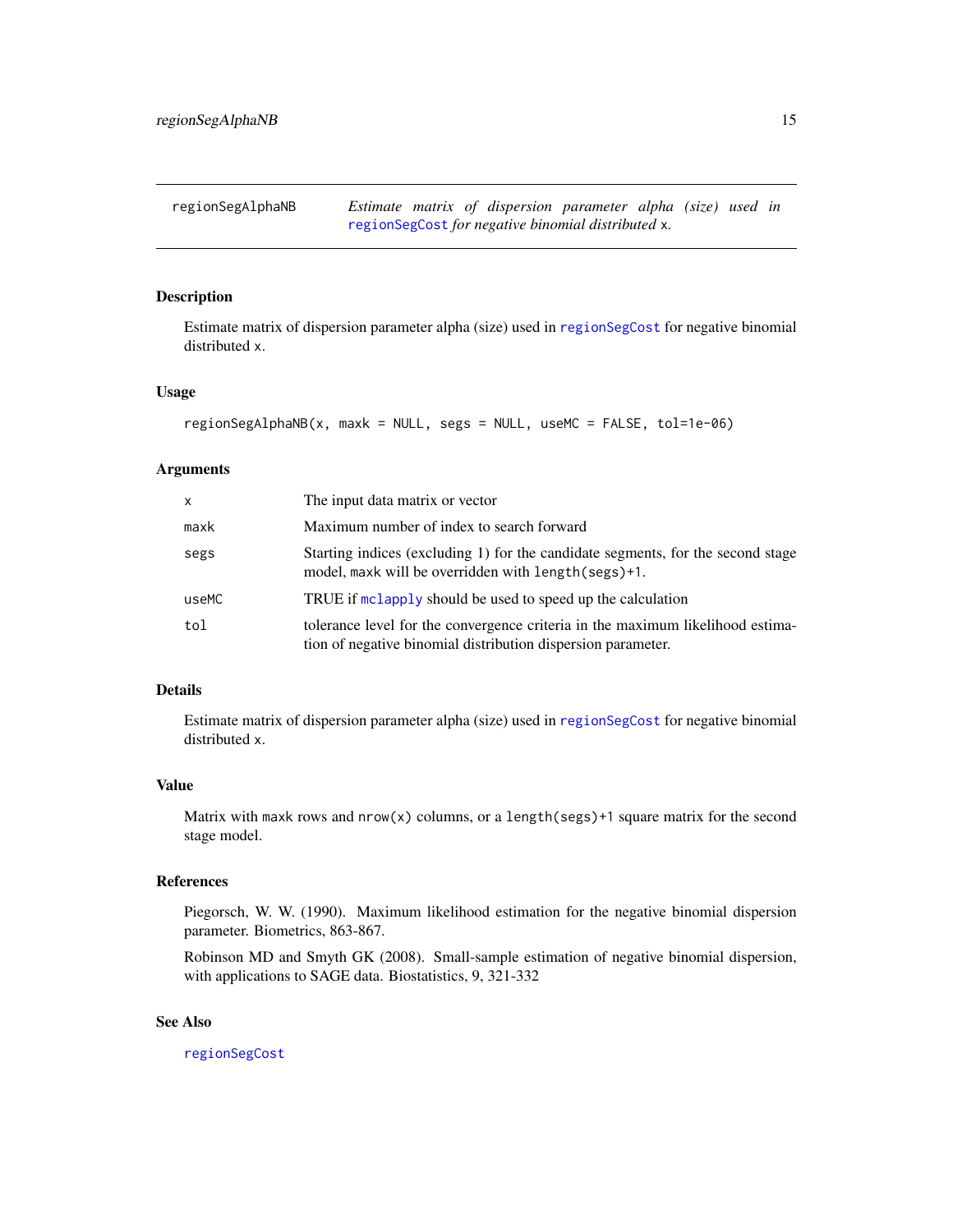#### Examples

```
x<-matrix(rnbinom(120, size=0.05, mu=20), ncol=3)
Aa<-regionSegAlphaNB(x, maxk=20)
dim(Aa) # [1] 20 40
Ab<-regionSegAlphaNB(x, segs=as.integer(c(3, 6, 12, 30)))
dim(Ab) # [1] 5 5
```
<span id="page-15-1"></span>regionSegCost *Regional segmentation cost matrix*

# Description

To calculate regional cost matrix for the initial stage and second merging stage of the segmentation model.

# Usage

 $regionSegCost(x, maxk = NULL, segs = NULL, family = NULL, alpha = NULL, useSum = TRUE, useMC = FALSE, com<sup>1</sup>$ 

#### Arguments

| $\mathsf{x}$ | The input data matrix or vector                                                                                                         |
|--------------|-----------------------------------------------------------------------------------------------------------------------------------------|
| maxk         | Maximum number of index to search forward                                                                                               |
| segs         | Starting indices (excluding 1) for the candidate segments, for the second stage<br>model, maxk will be overridden with length (segs)+1. |
| family       | which exponential family the data belongs to, possible values are 'norm', 'pois'<br>and 'nbinom'                                        |
| alpha        | alpha matrix for negative binomial cost calculation, estimated from regionSegAlphaNB                                                    |
| useSum       | TRUE if using grand sum across sample / x columns, like in the tiling Array<br>solution                                                 |
| useMC        | TRUE if mclapply should be used to speed up                                                                                             |
| comVar       | TRUE if assuming common variance across samples (x columns)                                                                             |

#### Details

Preparing the cost matrix for the follow-up segmentation. Using residual sum of squares for 'norm' data, and negative log-likelihood for 'pois' and 'nbinom' data. Extension of the costMatrix function in tilingArray.

#### Value

Matrix with maxk rows and  $nrow(x)$  columns, or a length(segs)+1 square matrix for the second stage model.

<span id="page-15-0"></span>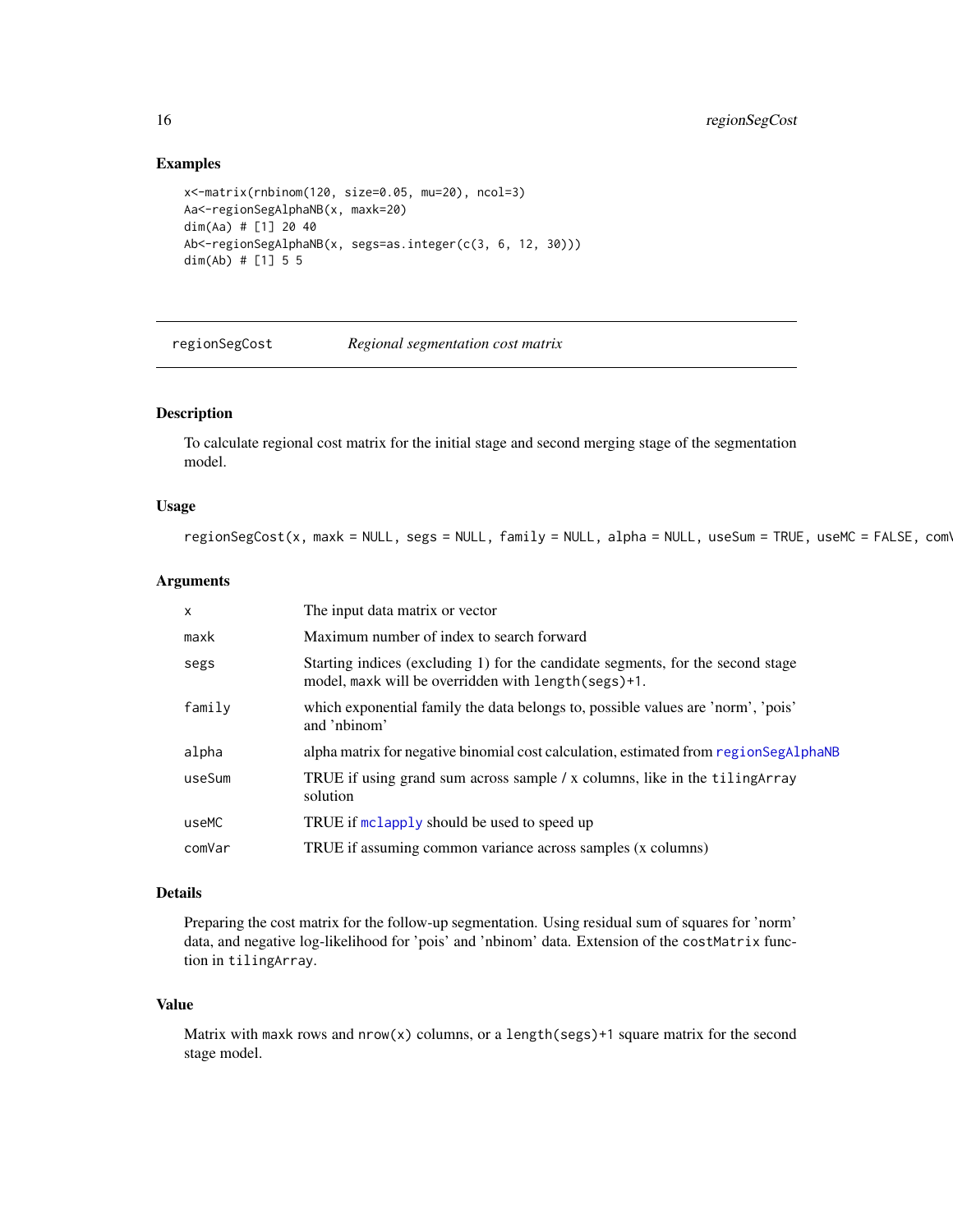# <span id="page-16-0"></span>simSegData 17

# References

Piegorsch, W. W. (1990). Maximum likelihood estimation for the negative binomial dispersion parameter. Biometrics, 863-867.

Picard,F. et al. (2005) A statistical approach for array CGH data analysis. BMC Bioinformatics, 6, 27.

Huber,W. et al. (2006) Transcript mapping with high density oligonucleotide tiling arrays. Bioinformatics, 22, 1963-1970. .

Robinson MD and Smyth GK (2008). Small-sample estimation of negative binomial dispersion, with applications to SAGE data. Biostatistics, 9, 321-332

#### See Also

[regionSegAlphaNB](#page-14-1)

#### Examples

```
x<-matrix(rnorm(120), ncol=3)
Ca<-regionSegCost(x, maxk=20, family='norm')
dim(Ca) # [1] 20 40
Cb<-regionSegCost(x, segs=as.integer(c(3, 6, 12, 30)), family='norm')
dim(Cb) # [1] 5 5
```
simSegData *Simulate exemplary segmentation data.*

# Description

Simulate exemplary segmentation data.

#### Usage

```
simSegData(nseg=10, J=3, soj, emis, seed=1234, toPlot=FALSE)
```

| nseg   | size of initial segments pool                         |
|--------|-------------------------------------------------------|
|        | states number                                         |
| soj    | a list object containing sojourn settings             |
| emis   | a list object containing emission settings            |
| seed   | seed for simulation                                   |
| toPlot | whether to output a pdf image of the simulated series |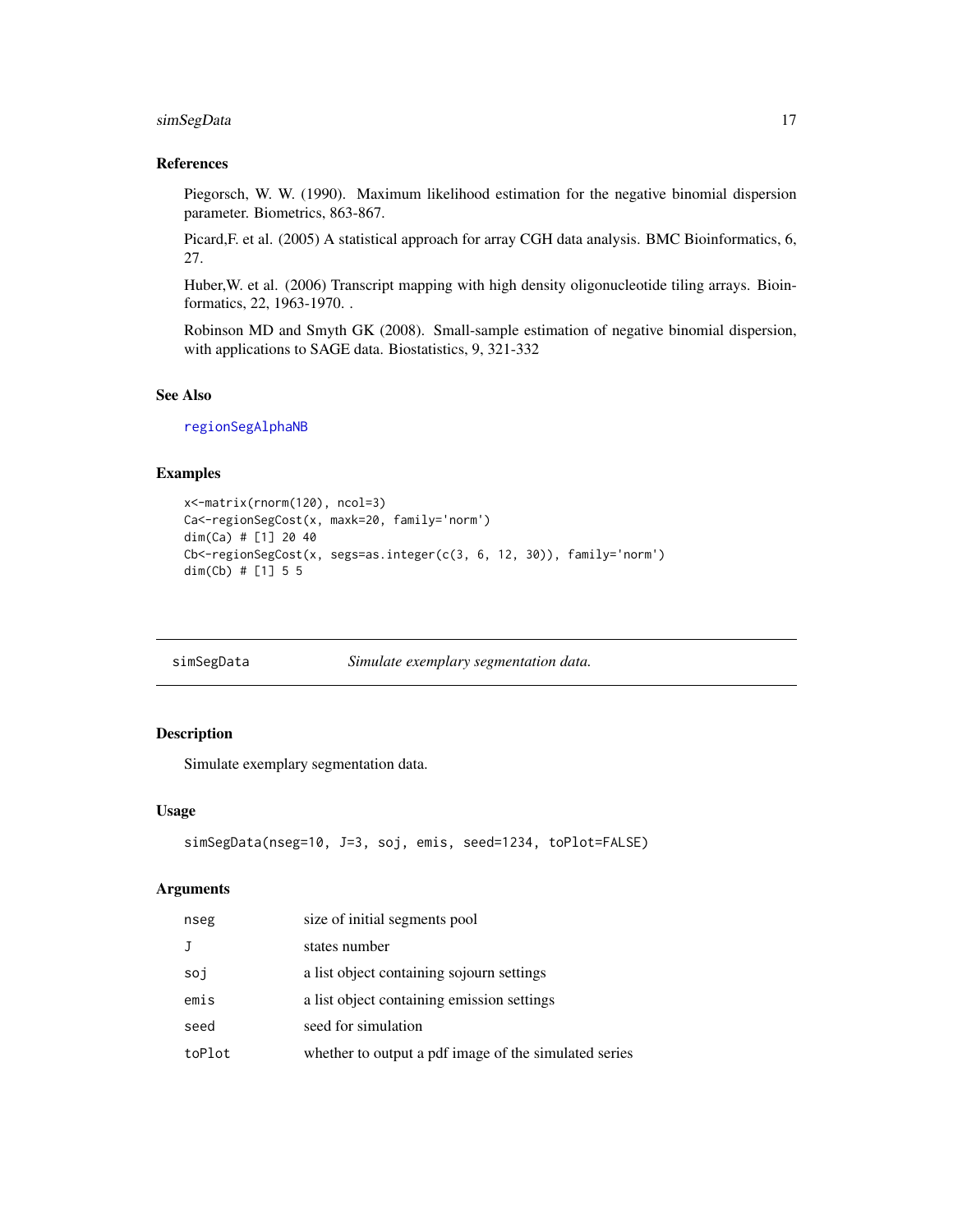#### <span id="page-17-0"></span>Value

a list object containing the simulated data and the segment info

|              | a numeric vector of the simulated data serie       |
|--------------|----------------------------------------------------|
| $\mathbf{L}$ | a vector of the length for each continuous segment |
| -S           | a vector of state assignment for each segment      |
| pdf          | the name of the output pdf file if any             |

#### Examples

```
soj<-list(type='pois', lambda=c(200, 100, 10))
emis<-list(type='pois', lambda=1:3)
simSegData(soj=soj, emis=emis)
```
<span id="page-17-1"></span>

| sojournAnno | Estimate sojourn distribution parameters from posterior information |  |  |  |
|-------------|---------------------------------------------------------------------|--|--|--|
|             | like annotation data                                                |  |  |  |

# Description

Using prior information from previous studies or annotation data to determine sojourn distribution parameters

## Usage

```
sojournAnno(xAnno, soj.type = "gamma", pbdist = NULL)
```
#### Arguments

| xAnno    | a GRanges / GRangesList / TxDb object, with its first meta column to represent<br>the possible type of the range; Or a list object with named initial value vectors<br>matching required parameters for a specific soj. type |
|----------|------------------------------------------------------------------------------------------------------------------------------------------------------------------------------------------------------------------------------|
| soj.type | type of the sojourn distribution, following types are supported: 'gamma', 'pois',<br>'nbinom'                                                                                                                                |
| pbdist   | average distance between neighbouring features, in this case in the link{biomvRhsmm}<br>call one should only use the rank rather than the position.                                                                          |

# Details

Be default, the hidden-semi Markov model implemented in this package uses a uniform prior for the initial sojourn distribution. However user can provide custom data from related studies to learn the prior of the sojourn distribution. The number of possible state will also be estimated from the unique level of feature type in the first meta column of xAnno if it is not a TxDb object.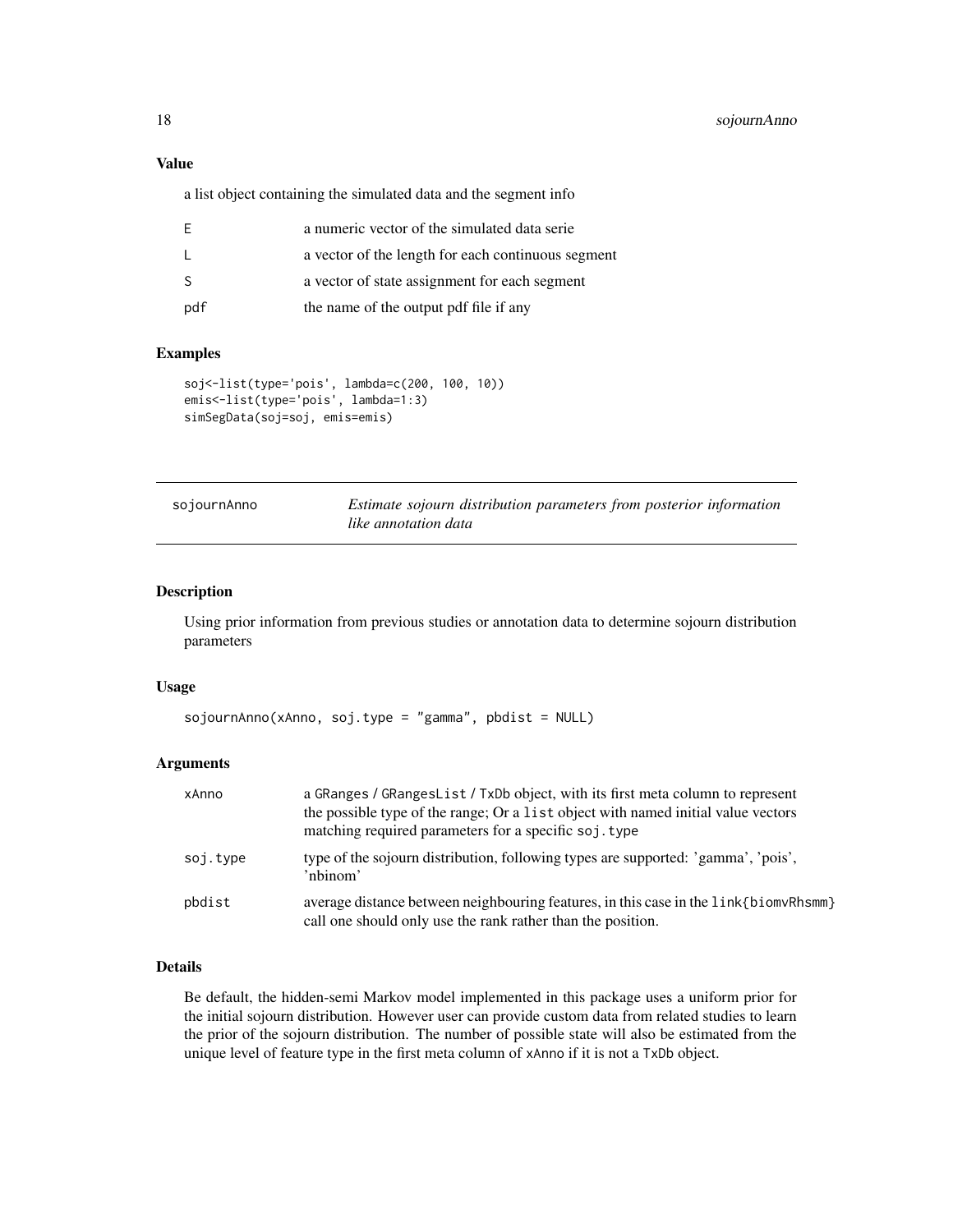# <span id="page-18-0"></span>splitFarNeighbour 19

# Value

a list object containing the sojourn distribution parameter

| type                | type of the sojourn distribution                                                                                                    |  |
|---------------------|-------------------------------------------------------------------------------------------------------------------------------------|--|
| fttypes             | unique levels of the types stored in the first meta column of xAnno, alphabeti-<br>cally sorted                                     |  |
| J                   | number of possible states                                                                                                           |  |
| $\text{Code} \dots$ | distribution parameters, 'lambda' and 'shift' for 'pois'; 'size', 'mu' and 'shift'<br>for 'nbinom'; 'scale' and 'shape' for 'gamma' |  |

# Author(s)

Yang Du

# Examples

```
data(encodeTP53)
encodeTP53$gmgr # a GRanges object
soj<-sojournAnno(encodeTP53$gmgr, soj.type='gamma')
```
splitFarNeighbour *Split segments if long gaps exist between feature positions*

# Description

Split segments if long gaps exist between feature positions, due to low coverage or resolution.

# Usage

```
splitFarNeighbour(intStart = NULL, intEnd = NULL, xPos = NULL, xRange = NULL, maxgap = Inf, minrun = 1)
```

| intStart | indices of start for each segment                                                                                         |
|----------|---------------------------------------------------------------------------------------------------------------------------|
| intEnd   | indices of end for each segment                                                                                           |
| xPos     | position vector, the distance of neighbouring features will be counted as point to<br>point                               |
| xRange   | IRanges / GRanges object for the positions, the the distance of neighbouring<br>features will be counted as end to start. |
| maxgap   | maximum distance between neighbouring features                                                                            |
| minrun   | when splitting, the minimum length of the features spanning, which half will be<br>ignored if shorter.                    |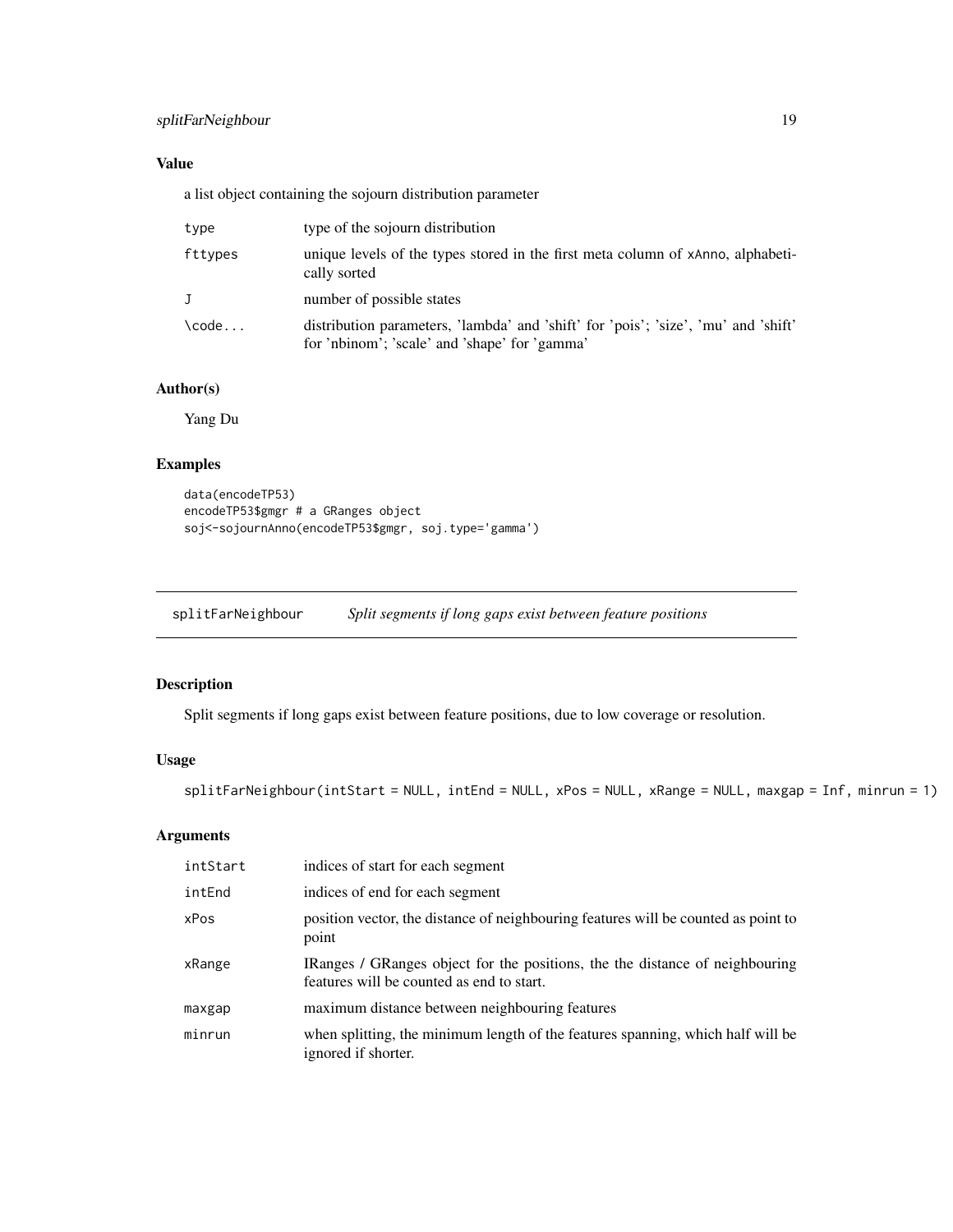20 variosm

# Value

a list object containing the start and end indices for new segments

| ΙS | the start indices for new segments |
|----|------------------------------------|
| IE | the end indices for new segments   |

# Author(s)

Yang Du

# Examples

```
set.seed(123)
pos<-cumsum(rnbinom(20, size=10, prob=0.01))
splitFarNeighbour(intStart=c(1, 10), intEnd=c(6, 18), xPos=pos, maxgap=1000)
```
variosm *Differential methylation data from sequencing*

#### Description

Extracted from package BiSeq, which is a small subset of a published study using targeted bisulfite sequencing data to detect differentially methylated regions (DMRs).

#### Format

Containing one GRanges object

#### References

<http://dx.doi.org/10.1182> Schoofs et al. DNA methylation changes are a late event in acute upromyelocytic leukemia and coincide with loss of transcription factor binding. Blood, Nov 2012.

<span id="page-19-0"></span>